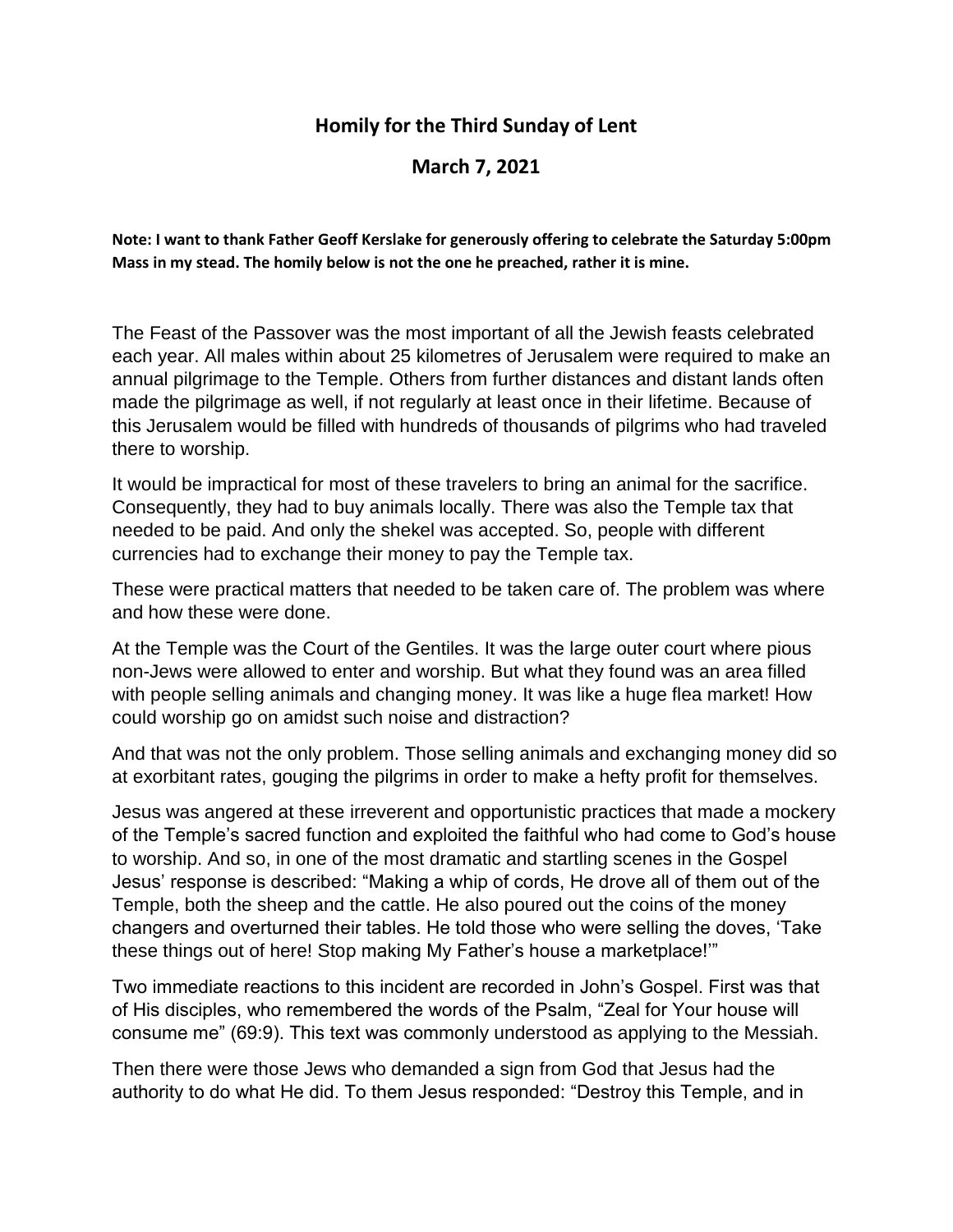three days I will raise it up." This, of course, was a prophecy about His own death and resurrection.

But this short statement also revealed that Jesus' body was the new and greater Temple. For it is in Him that the fullness of God dwells amongst His people. He is the epicentre of God's presence on earth.

Saint Paul would draw out the implication of this truth as it applies to us. If Christ's Body is the Temple and we are members of His Body, the Church, then we too are temples. "Do you not know," says Saint Paul, "that you are God's temple and that God's Spirit dwells in you?" (1 Cor. 3:16).

So, God now dwells amongst us in Christ Jesus and in us by the Holy Spirit. But isn't that what we already confess when we refer to ourselves as members of "the Body of Christ"? What extra insight do we gain from Jesus referring to Himself as the "Temple" and Saint Paul referring to us as "God's temple"? To answer that we need to ask: What was done at the Temple?

The Temple was the central place of worship for the people of Israel. And the essence of Temple worship was the offering of ritual sacrifice to God. In order to have ritual sacrifice there are some essential elements. Take away any one of these elements and you no longer have a formal sacrifice.

First, you need a sacred space from which to offer the sacrifice; a place set apart for reverently approaching God. Second you need an altar on which to offer the sacrifice. Third, you need a priest to offer the sacrifice. Fourth, you need a victim to be the sacrifice. And finally, you need God to accept the sacrifice.

Now consider what happened when Christ was on the cross. All of the elements of ritual sacrifice were present. There was the sacred place, the Temple that is Jesus Himself, God made man dwelling amongst His people (see Jn 1:14). There was the altar of the cross on which He was sacrificed. The priest offering the sacrifice was Jesus Himself, "having been designated by God a high priest according to the order of Melchizedek" (Heb 5:10). And Jesus was also the sacrificial victim: "Behold the Lamb of God" (John 1:36) testified John the Baptist. Finally, God accepted the perfect self-offering Jesus made for the forgiveness of our sins and our reconciliation with the Father. "Through [Jesus] God was pleased to reconcile to Himself all things, whether on earth or in heaven, by making peace through the blood of His cross" (Colossians 1:20).

Let's go further. We too are temples – sacred places where God dwells – by virtue of our Baptism. We too are called to make our lives an altar of sacrifice: "Then Jesus told his disciples, 'If any want to become my followers, let them deny themselves and take up their cross and follow me'" (Mt 16:24). We too share in Christ's priestly function: "You also, like living stones, are being built into a spiritual house to be a holy priesthood, offering spiritual sacrifices acceptable to God through Jesus Christ" (1 Peter 2:4-9). Our